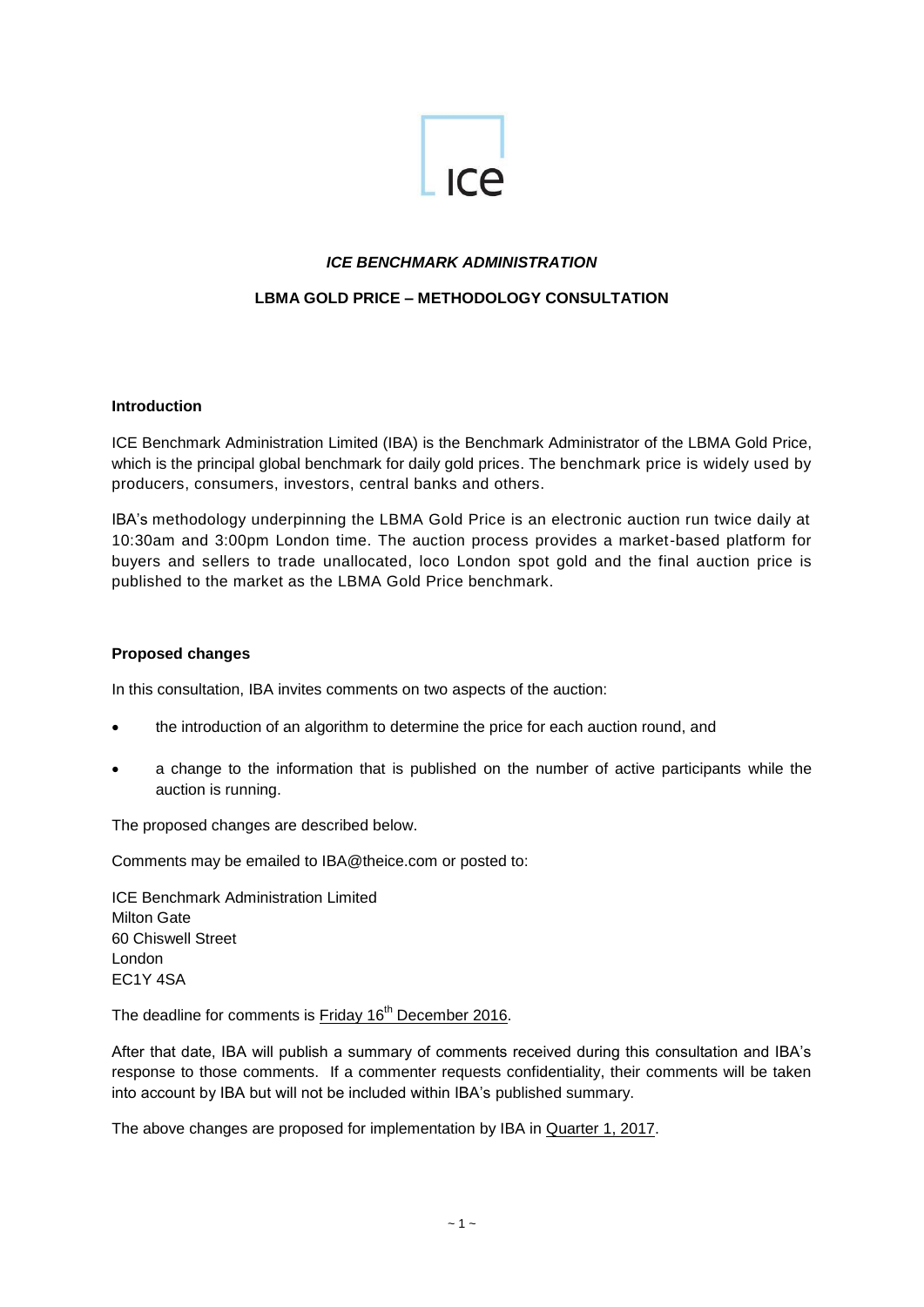## **Overview of IBA's auction process**

The IBA auction process is operated in Rounds of 30 seconds duration. IBA publishes the auction's starting price and the price for each subsequent Round, if any, through WebICE (the proprietary trading system used for the auction) and through other data redistributors.

IBA's auction process is currently that the auction chair sets the price for each Round in line with current market conditions and the activity in the auction. The price discovery process is in USD.

Participants enter their buy / sell orders by volume (i.e. number of ounces).

If the difference between the buying and selling interest at the completion of a Round is more than the "Imbalance" threshold (currently set at 10,000 troy ounces), the auction moves to a further Round with a new price.

The auction concludes when the net volume of buying and selling interest at the end of a Round is within the Imbalance threshold.

### **Introducing an algorithm to determine the price for each auction round**

IBA currently has a panel of auction chairs who are independent of any firm associated with the auction, including Direct Participants. The chairs are externally sourced but work with IBA to deliver a robust process for determination of the LBMA Gold Price.

The chairs use their extensive market experience to set the round prices based on a pricing framework agreed with IBA.

IBA chose to operate the auction using human chairs to make sure that the price could respond appropriately to market conditions from the outset. IBA's feedback from the market was that, at least in the early stages, the professional judgement of a human chairman was needed.

IBA envisaged that changes to the auction would be a gradual evolutionary process since the market mechanism had remained largely unchanged for nearly a century before IBA became the administrator. It was clear that automation of the auction price movements would only be appropriate after expanding the number of participants, introducing a blind auction process and in the light of experience of operating the auction with the human chairs.

IBA has continued to expand the participation in the auction, increasing the number of participants from 4 (before IBA took over) to 13. IBA also introduced the blind auction process in January 2016.

After operating the auction for more than a year, IBA started to develop an algorithm to set the auction's starting price and subsequent round prices. IBA has now been testing and refining the algorithm over a number of months. We are very grateful for the chairs' strong co-operation and engagement in working with us to ensure that the algorithm is robust across many situations, including data releases and reversals of the direction of the imbalance between prices.

Each auction will continue to be supervised by IBA's analysts, and, if for any reason an auction did not progress as expected, IBA's existing safeguards would be deployed to protect the integrity of the auction and the LBMA Gold Price benchmark.

These existing safeguards include the following: